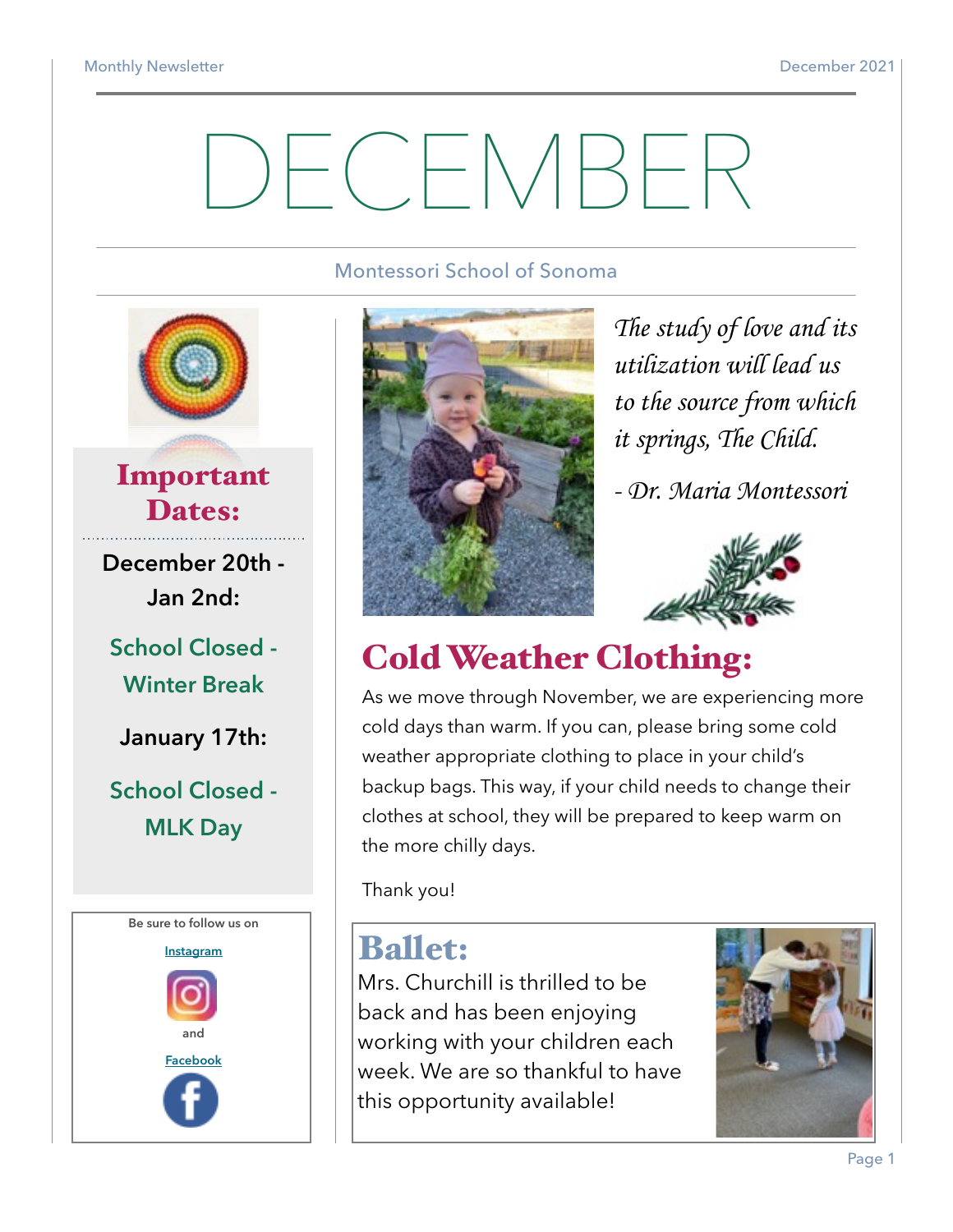## Reminders:

## **COVID-19 Policy:** In

addition to our Regular Health Policy (see November Newsletter), we are still asking that prior to your child returning to school after being sick, a negative COVID test be emailed to us if they have experienced any symptoms (see October Newsletter) Please let us know if you have any questions regarding either of these policies.

*Paper Masks:* If you plan to send your child to school with a paper mask, kindly send a backup for them in their lunchbox as these masks are more prone to breaking throughout their busy day. Thank you!



# Fire Truck Visit:

Thanks to Danielle, one of our Childcare Enrichment Teachers, we received a visit from the Sonoma Valley Fire Dept. in honor of fire safety month. We learned about the different tools they use, what to do in an emergency, and even got to try on a Firefighter's jacket for size. Here are a few photos from our visit!





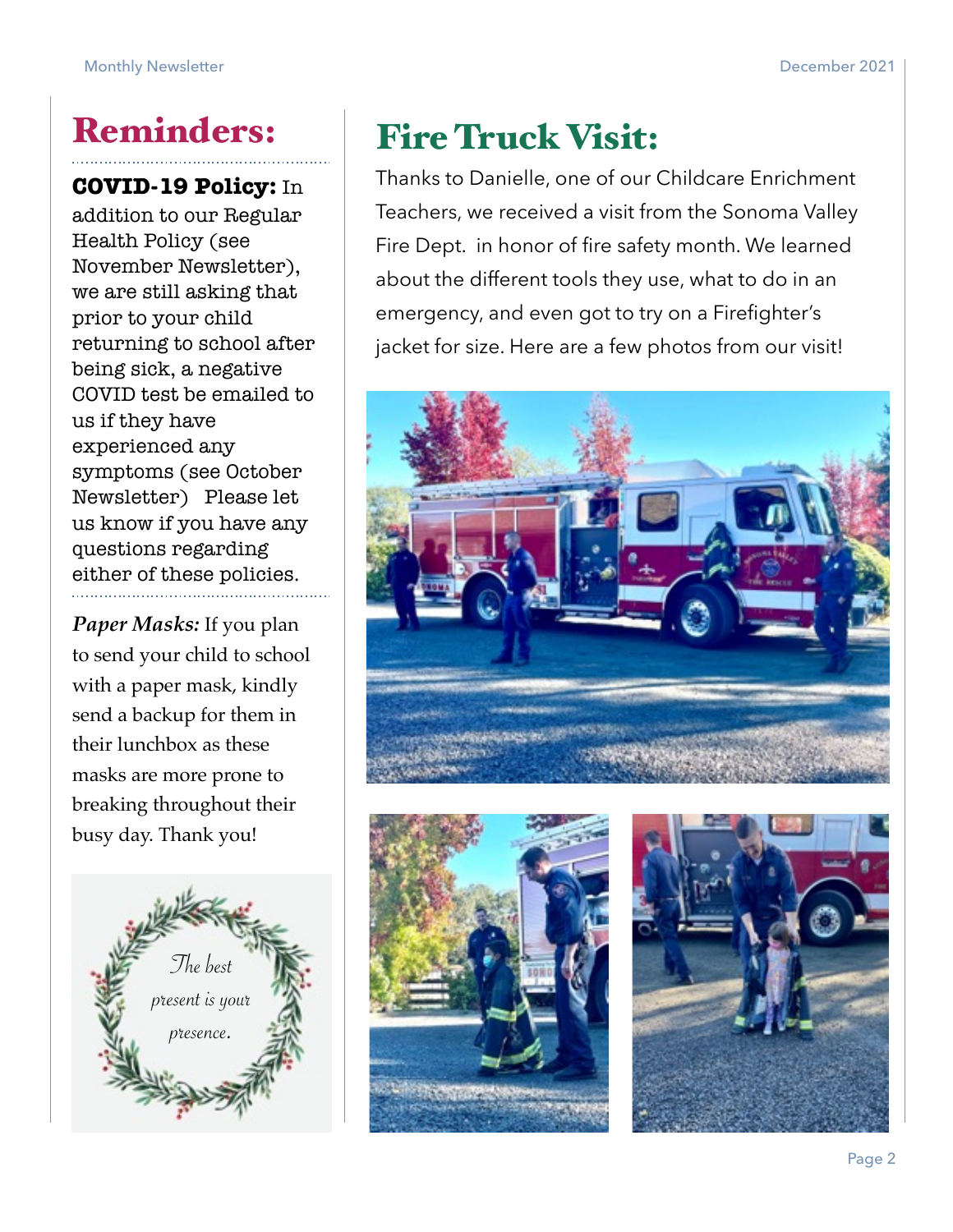#### Monthly Newsletter **Monthly Newsletter Monthly Newsletter December 2021**



## Infant Corner:

Hello Families!

Our elves will be making Holiday projects this month to send home. We are practicing "Frosty the Snowman" at school so be sure to sing along at home as well!

Here are the lyrics if you're not familiar:

#### *[Verse 1]*

*Frosty the snowman was a joly happy soul With a corncob pipe and a button nose And two eyes made out of coal Frosty the snowman is a fairy tale, they say He was made of snow but the children know How he came to life one day There must have been some magic in That old silk hat they found For when they placed it on his head He began to dance around Oh, Frosty the snowman Was alive as he could be And the children say he could laugh and play Just the same as you and me*

#### *[Chorus]*

*Thumpety thump thump Thumpety thump thump Look at Frosty go Thumpety thump thump Thumpety thump thump Over the hils of snow*

#### *[Verse 2]*

*Ooh Frosty the snowman knew the sun was hot that day So he said, "Let's run and we'l have some fun Now before I melt away." Down to the vilage with a broomstick in his hand Running here and there al around the square Saying "catch me if you can!" He led them down the streets of town Right to the traffic cop And he only paused a moment when He heard him holer "Stop!" Oh, Frosty the snowman Had to hurry on his way But he waved goodbye, saying "Don't you cry, I'l be back again someday."*

#### *[Chorus] Thumpety thump thump Thumpety thump thump Look at Frosty go Thumpety thump thump Thumpety thump thump Over the hils of snow*

If your child stays full day, we will most likely be changing their clothes daily at nap time because the play yard can be wet, even on sunny days, this time of year. If you are able, we appreciate you sending extra clothes more frequently.

We hope you enjoy the winter break and hope you have a Happy New Year!



*- Katherine & Karina*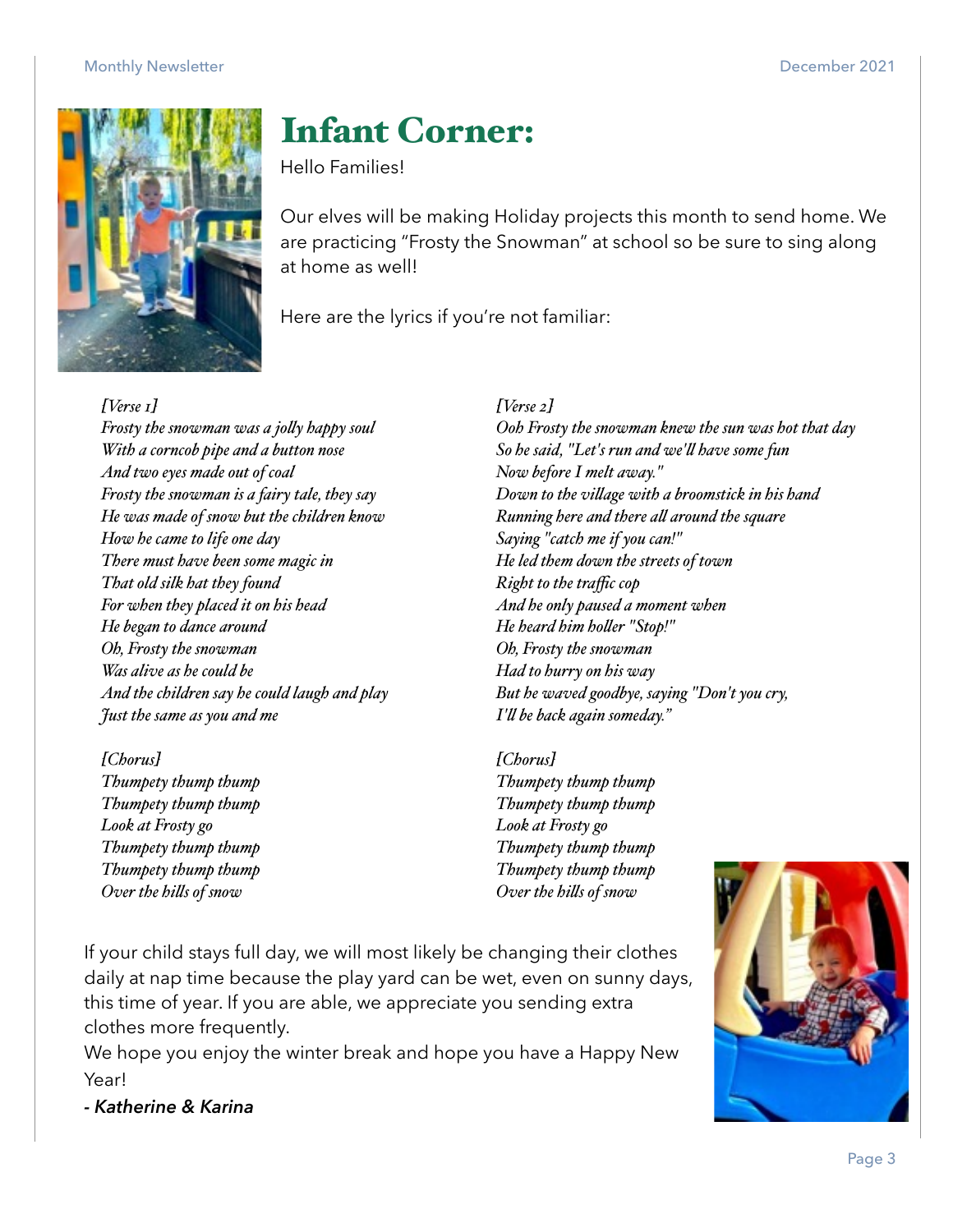## Toddler Corner:

Thanks to all of your who attended conferences. It was nice meeting with everyone! I hope you all know a little more about what your child is doing in our classroom, as well as a little more understanding of the Montessori environment itself. Again, if you have any questions or concerns about anything, please reach out to us and we will do the same.

Our last class before break is Friday, December 17th. There will not be class from December 20th through January 2nd. Classes will resume on January 3rd.

#### *A few reminders:*

- Please update your child's extra clothes bag in our classroom winter weather is coming.
- Please be sure to write, sew, or label your child's coat, sweater, jacket, or any outerwear you send your child to school in.
- A note may be left for you to bring more diapers. If you receive that note, please make sure to bring in the diapers as soon as possible.

#### *We hear and we forget. We see and we remember. We do and we understand.*



Children learn through their:

**SENSES:** They see, hear, taste, feel and smell. By using all their five senses, they learn about the objects and people around them.

**MUSCLES:** It is a time to learn about their body and how it operates in space. **CURIOSITY:** When curiosity is given freedom to operate it leads to satisfying experiences, children enjoy learning.

**LANGUAGE:** This goes hand in hand with curiosity. As children discover things for themselves they want to name them, talk about them, ask questions and tell others (either through spoken words or body language), how they feel and what they think.

Below is a great easy Play Dough recipe to fill up some winter break time. Have fun!

2TBL vegetable oil and the state of the fun! Food coloring of your choice

2 cups of flour and cook and cook Mix everything together and cook 2 cups of water over medium hight heat, stirring until 1 cup salt a ball forms (about 3 min). Turn out 4 tsp. cream of tartar **onto wax paper**, let cool, and have

Happy Holidays to all of you! Enjoy the wonders of your little toddlers! *-Christine & Cara*

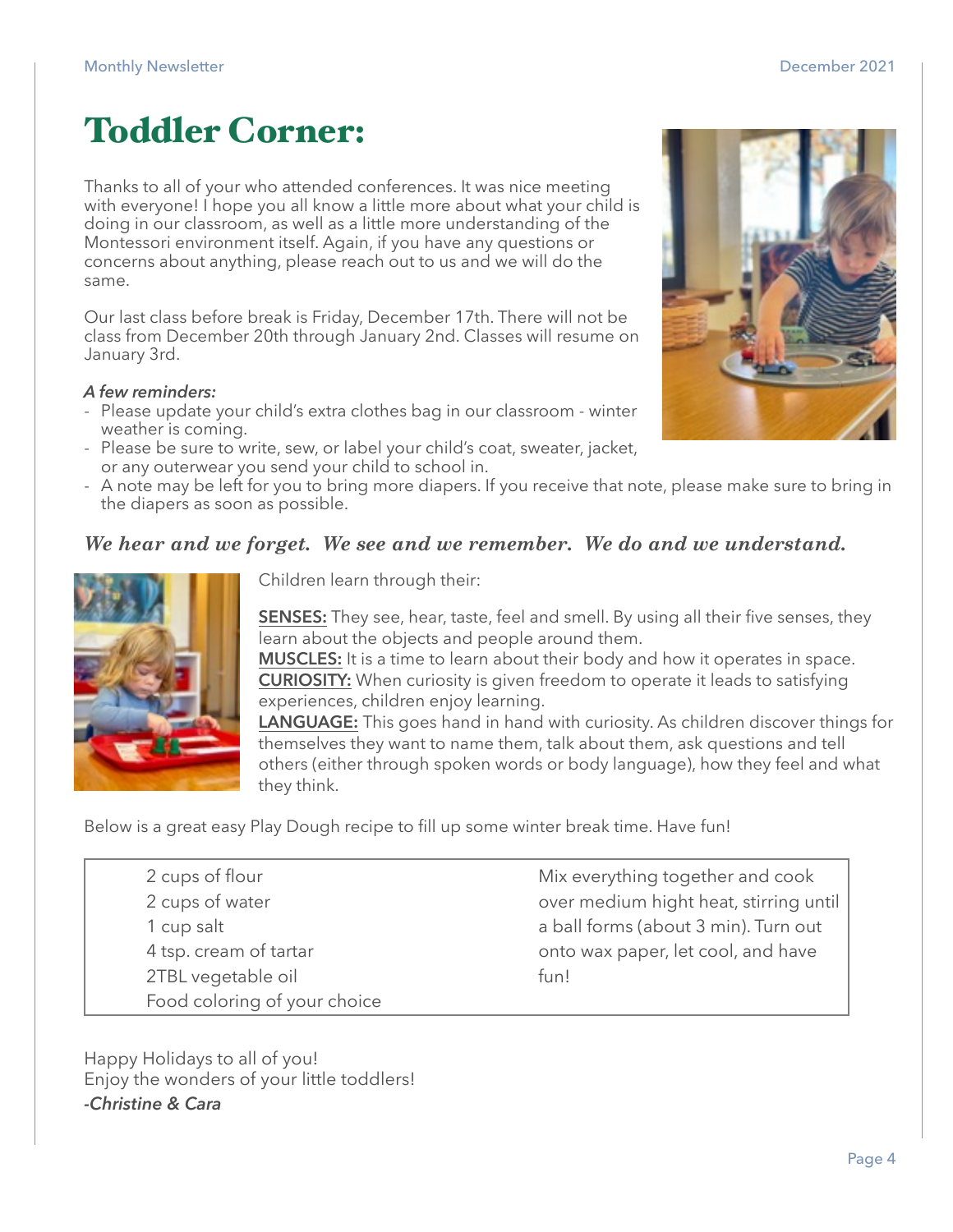## Primary Corner:



Dear parents,

Our curriculum takes us to South America to explore native animals and people. In addition, this month lets us celebrate winter solstice and the many forms of gratitude and appreciation for all the goodness we experience in our lives. For children this is a time of magic and traditions, and we hope that the older generations keep stress

and pressures at bay.

We also want to take this last newsletter of

2021 as an opportunity to thank you for your support and compliance to run our program. Some of our policies might not be your favorite thing and by you simply accepting current conditions you have taken an active place in our community. Your children will benefit from this life skill and role model.

Rachel and I also want to thank our team of teachers and especially our administrators Cathy and Sarah! Not a day goes by without adjusting, compromising and lending a hand so we all can continue to care and educate 70 plus children on a daily basis.

We hope it means something to you as well.

Peace & Joy, *-Rachel and Barbara* 



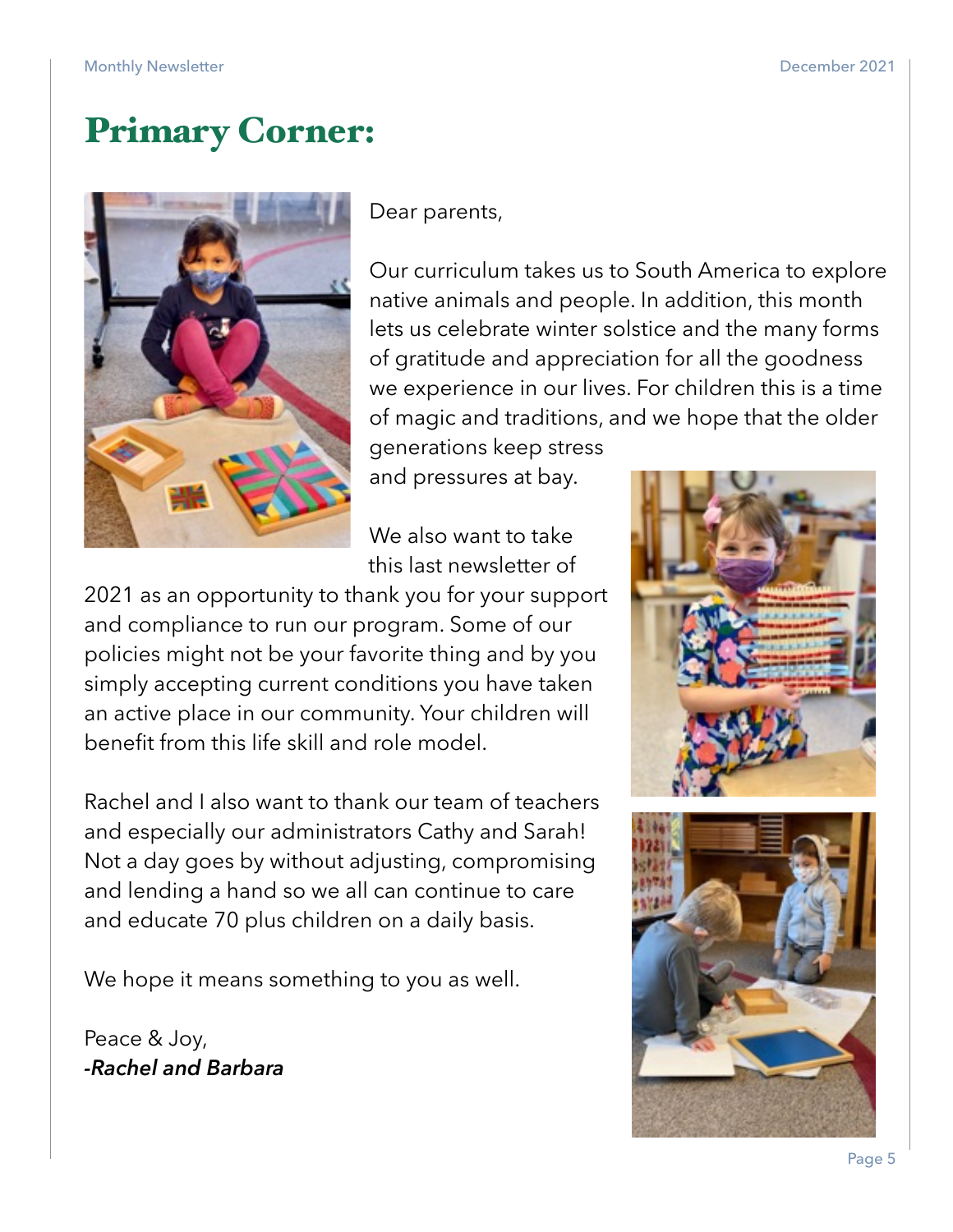## Childcare Enrichment Corner:



Dear Childcare Enrichment Families,

November was a very busy month full of art, projects and music! We enjoyed learning all of the songs in James Dean's "Pete the Cat" books as well as some Thanksgiving turkey songs. We focused on a season each week and learned about the different attributes of all four seasons. Some favorite art projects this month were making sun catchers, acorn painting, and creating Thanksgiving turkeys.

In the coming weeks we will finish up the four seasons with the last season, Winter. Art and projects will include cutting snowflakes, making snow dough and finishing our four seasons finger print trees. We will also learn about winter celebrations around the world

and how they are celebrated. Some of the holidays we will be learning about include: Saint Lucia Day, Diwali, Hanukkah, Kwanzaa, St. Nicholas Day, La Befana, Los Posados, and Christmas. We will read books, sing songs, and talk about traditions that go along with each holiday.

We will continue with our Author of the Month curriculum with this month's author, Ezra Jack Keats. The artwork in his books uses different methods like collage and painting to create beautiful and rich illustrations. We are excited to share these books with the children. We are looking forward to another fun month full of learning and creativity!

Happy Holidays!

## *-Danielle & Natasha*